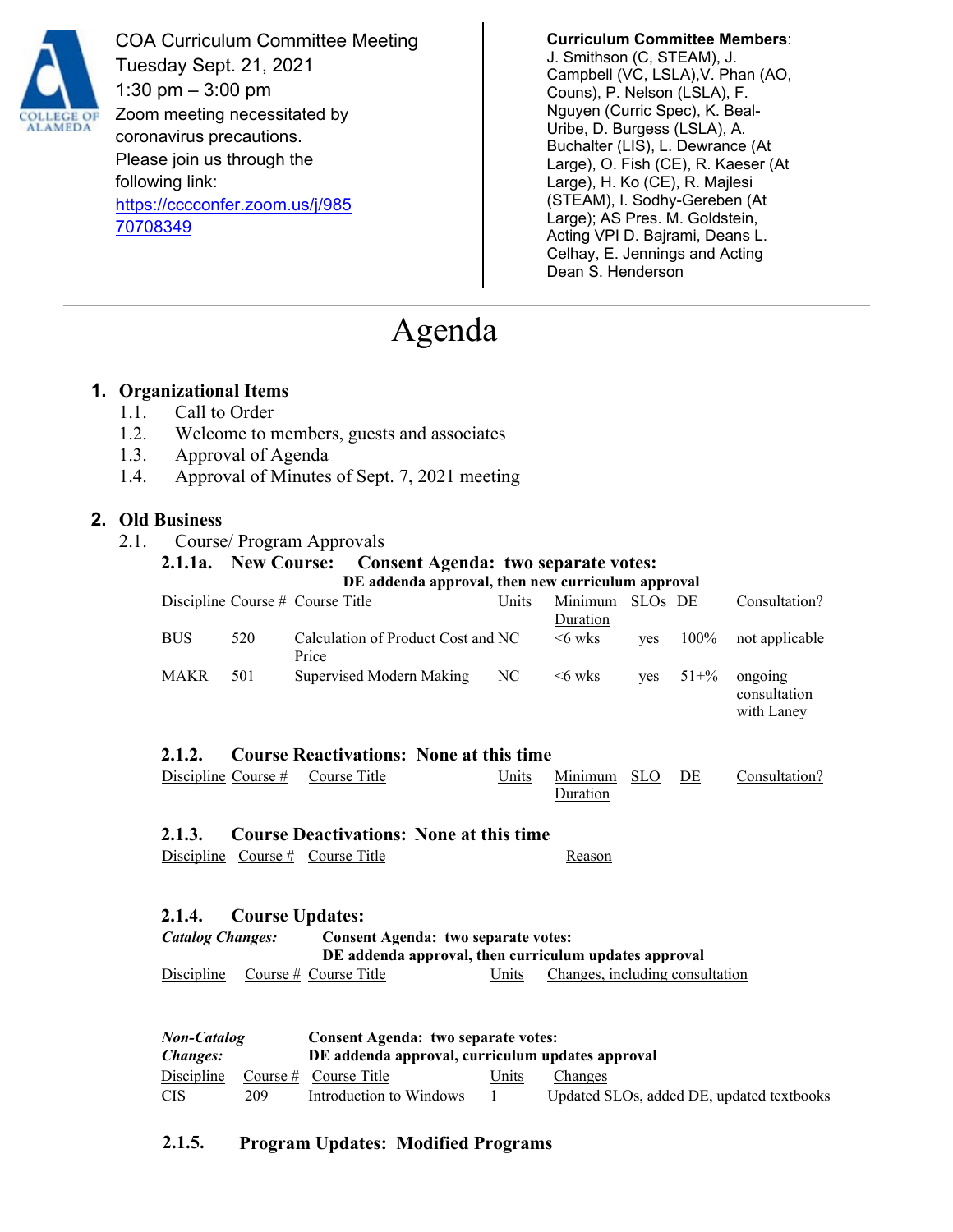|              | <b>Consent Agenda</b>                                                                |                |                                                                                                                                                                                            |  |  |  |  |
|--------------|--------------------------------------------------------------------------------------|----------------|--------------------------------------------------------------------------------------------------------------------------------------------------------------------------------------------|--|--|--|--|
| Dept         | Program                                                                              | Proposed start | Changes, including consultation                                                                                                                                                            |  |  |  |  |
| AMT          | Airframe - A.S. degree                                                               | ongoing        | Updated CTE information on cover page, updated<br>description, updated program narrative                                                                                                   |  |  |  |  |
| AMT          | Powerplant $- A.S.$ degree                                                           | ongoing        | Updated cover page, description, added and<br>mapped PLOs, updated program narrative                                                                                                       |  |  |  |  |
| AMT          | Powerplant – Certificate of<br>Achievement                                           | ongoing        | Updated cover page, description, added and<br>mapped PLOs, updated program narrative. CC<br>discussion RE: consider stackable certificates in<br>future updates                            |  |  |  |  |
| <b>AUTOB</b> | Auto Paint $-$ A.S. degree                                                           | ongoing        | Updated cover page, description, course block<br>(removed ATECH 026, added ATECH 016);<br>added and mapped PLOs, updated program<br>narrative                                              |  |  |  |  |
| <b>BIOL</b>  | $Biology - A.S. degree$                                                              | ongoing        | Updated cover page, description, course block,<br>created and mapped PLOs, created program<br>narrative.                                                                                   |  |  |  |  |
| <b>CIS</b>   | Desktop Support Technician-<br>Certificate of Achievement                            | ongoing        | Updated cover page, description, course versions<br>in block, created and mapped PLOs, created<br>program narrative CC discussion RE: consider<br>stackable certificates in future updates |  |  |  |  |
| <b>HUMAN</b> | Humanities - A.S. degree                                                             | ongoing        | Updated cover page, description, changed A.A.<br>TOP code to 1599.00 to match Laney; updated<br>course block, added and mapped PLOs, updated<br>program narrative                          |  |  |  |  |
| 2.1.6.       | <b>Program Updates: New Programs</b><br><b>Consent Agenda</b>                        |                |                                                                                                                                                                                            |  |  |  |  |
| Dept         | Program                                                                              | Proposed start | Consultation completed?                                                                                                                                                                    |  |  |  |  |
| <b>ATECH</b> | Light-duty Auto Repair -<br>Certificate of Achievement                               | fall 2022      | CC meeting discussion of CA vs. CP (AP-4100)                                                                                                                                               |  |  |  |  |
| <b>CIS</b>   | Business Information Worker-fall 2022<br>Quick Start - Certificate of<br>Achievement |                | Contains new course (CIS 223F Computer Keyboarding<br>Proficiency), credit by exam option, consultation<br>initiated (no response)                                                         |  |  |  |  |
| <b>POSCI</b> | Law School Pathway Certificate fall 2022<br>of Achievement                           |                | Brought for re-approval as first proposal did not have a<br>narrative attached                                                                                                             |  |  |  |  |
| 2.1.7.       | <b>Program Updates: Deactivations: None at this time</b><br><b>Consent Agenda</b>    |                |                                                                                                                                                                                            |  |  |  |  |
| $Depth$      | Program                                                                              |                | Reason (is consultation needed?)                                                                                                                                                           |  |  |  |  |
|              |                                                                                      |                |                                                                                                                                                                                            |  |  |  |  |
| 2.1.8.       | <b>Community Education Courses</b>                                                   |                |                                                                                                                                                                                            |  |  |  |  |
| Dept         | Course                                                                               | Proposed start | Consultation completed?                                                                                                                                                                    |  |  |  |  |

#### **3. New Business / Discussion Items:**

- 3.1 Reports: Curriculum Specialist: Reminder of 2022-2023 catalog timeline for curriculum Tech Reviewer: Zoom Tech Review is available – contact Trish! Articulation Officer: addressing rumors of spring 2022 online vs. in-person science lab class transferability
- 3.2 Update on future meetings location

CC meetings from October 5, 2021 will be held via Zoom until further notice, legislation published 9/17/2021 (AB-361), effective immediately through January 31, 2024: [https://leginfo.legislature.ca.gov/faces/billTextClient.xhtml?bill\\_id=202120220AB361](https://leginfo.legislature.ca.gov/faces/billTextClient.xhtml?bill_id=202120220AB361)